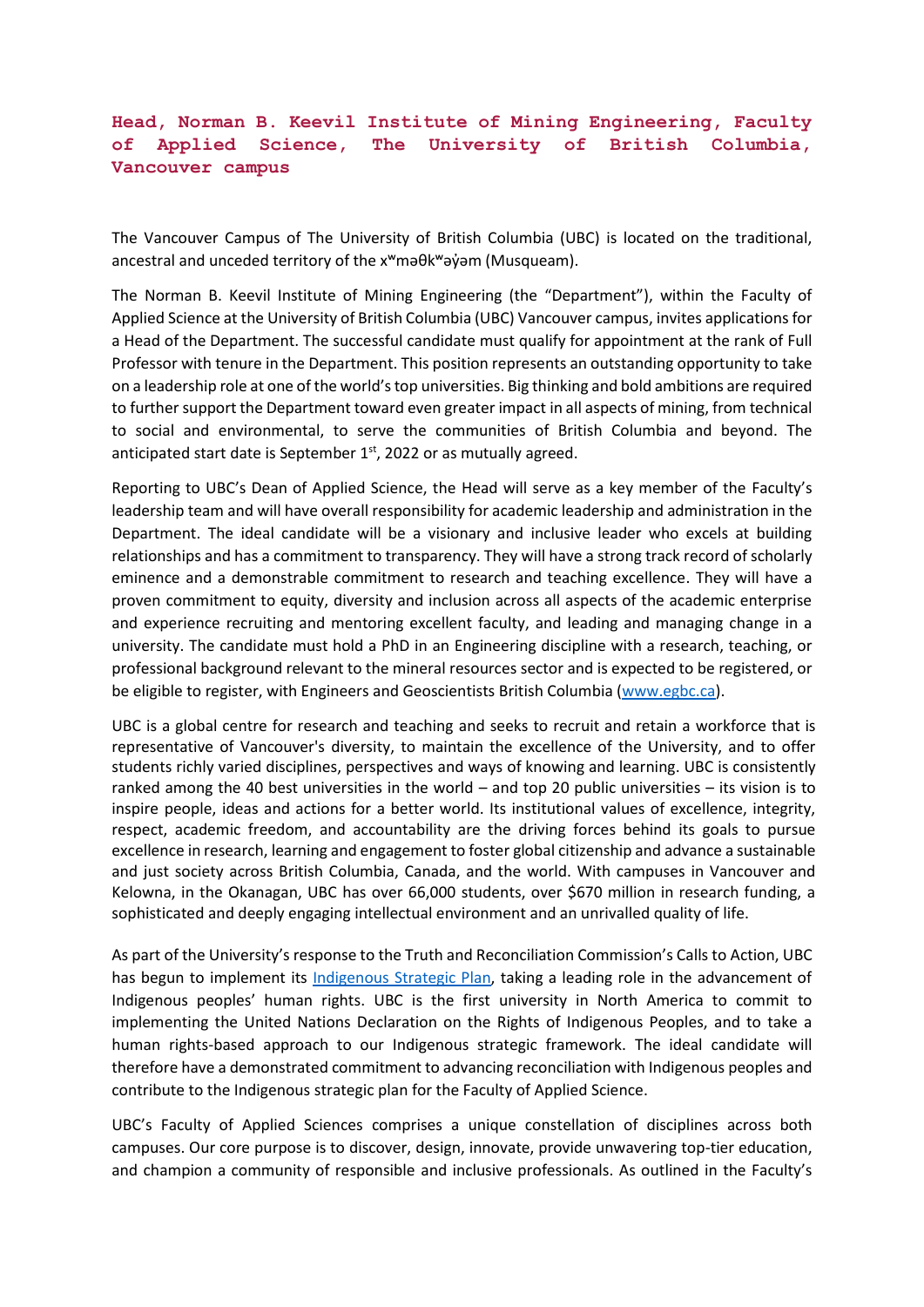Strategic Plan, *[Transforming Tomorrow](https://strategicplan.apsc.ubc.ca/files/2021/03/UBC-APSC-Strategic-Plan.pdf)*, our vision is of a prosperous, healthy, inclusive and equitable world where we meet the needs of individuals, communities, cities and planet. Our aim is to elevate ourselves so we can make urgent contributions to society across six priority areas: university for the future, future of work, inclusive leadership and respectful engagement, solutions for people, thriving cities and communities, and planetary health.

UBC's Norman B. Keevil Institute of Mining Engineering offers a broad professional degree program, integrating courses on engineering principles, earth and mineral sciences, mining and mineral processing case studies, health, safety and environmental issues, social sciences and management, as well as economics and business. Emphasis is on providing students with the comprehensive knowledge and hands-on skills to succeed in the industry. Our faculty members are active within the industry through research, consulting activities and involvement in professional societies. Around the world, wherever mines or mineral prospects are located, UBC alumni are working with mining and exploration companies, and government agencies. Further information is available at [www.apsc.ubc.ca](http://www.apsc.ubc.ca/) and [www.mining.ubc.ca.](http://www.mining.ubc.ca/)

UBC is partnering with the executive search firm Perrett Laver on this search. Applications should consist of a full CV detailing academic and professional qualifications and relevant achievements. It should be accompanied by a cover letter describing how candidates meet the selection criteria, why the appointment is of interest, and what they believe they can bring to the role. The application should also include a statement describing experiences, competencies and strengths in advancing equity, diversity and inclusion in the candidate's previous and/or current institutional environment, in your discipline, and in supporting diverse students. Review of applications will begin **February 28, 2022,** and will continue until the position is filled. Further information, including details of how to apply, can be downloaded at [perrettlaver.com/candidates,](http://www.perrettlaver.com/candidates) quoting reference **5473**.

The University is also committed to creating and maintaining an inclusive and equitable work environment for all members of its workforce, and in particular, for its employees with disabilities. An inclusive work environment for employees with disabilities presumes an environment where differences are accepted, recognized and integrated into current structures, planning and decisionmaking modes. For contact information regarding UBC's accommodation and access policies and resources, please visit the Centre for Accessibility website at:

[https://facultystaff.students.ubc.ca/student-development-services/centre-accessibility/faculty-and](https://facultystaff.students.ubc.ca/student-development-services/centre-accessibility/faculty-and-staff-disabilities)[staff-disabilities.](https://facultystaff.students.ubc.ca/student-development-services/centre-accessibility/faculty-and-staff-disabilities) UBC Vancouver staff or faculty may contact the Health Promotion Programs (information@hse.ubc.ca) or the Centre for Accessibility [\(accessibility@ubc.ca\)](mailto:accessibility@ubc.ca) for support and assistance with accommodation questions. Accommodations are available on request for all applicants at all stages of the selection process. To confidentially request accommodations, please contact Corey Paquette at [Corey.Paquette@perrettlaver.com.](mailto:Corey.Paquette@perrettlaver.com)

Equity and diversity are essential to academic excellence. An open and diverse community fosters the inclusion of voices that have been underrepresented or discouraged. We encourage applications from members of groups that have been marginalized on any grounds enumerated under the B.C. Human Rights Code, including sex, sexual orientation, gender identity or expression, racialization, disability, political belief, religion, marital or family status, age, and/or status as a First Nation, Metis, Inuit, or Indigenous person. All qualified candidates are encouraged to apply; however Canadians and permanent residents of Canada will be given priority.

*Perrett Laver is a Data Controller and a Data Processor, as defined under the General Data Protection Regulation (GDPR). Any information obtained by our trading divisions is held and processed in accordance with the relevant data protection legislation. The data you provide us with is securely*